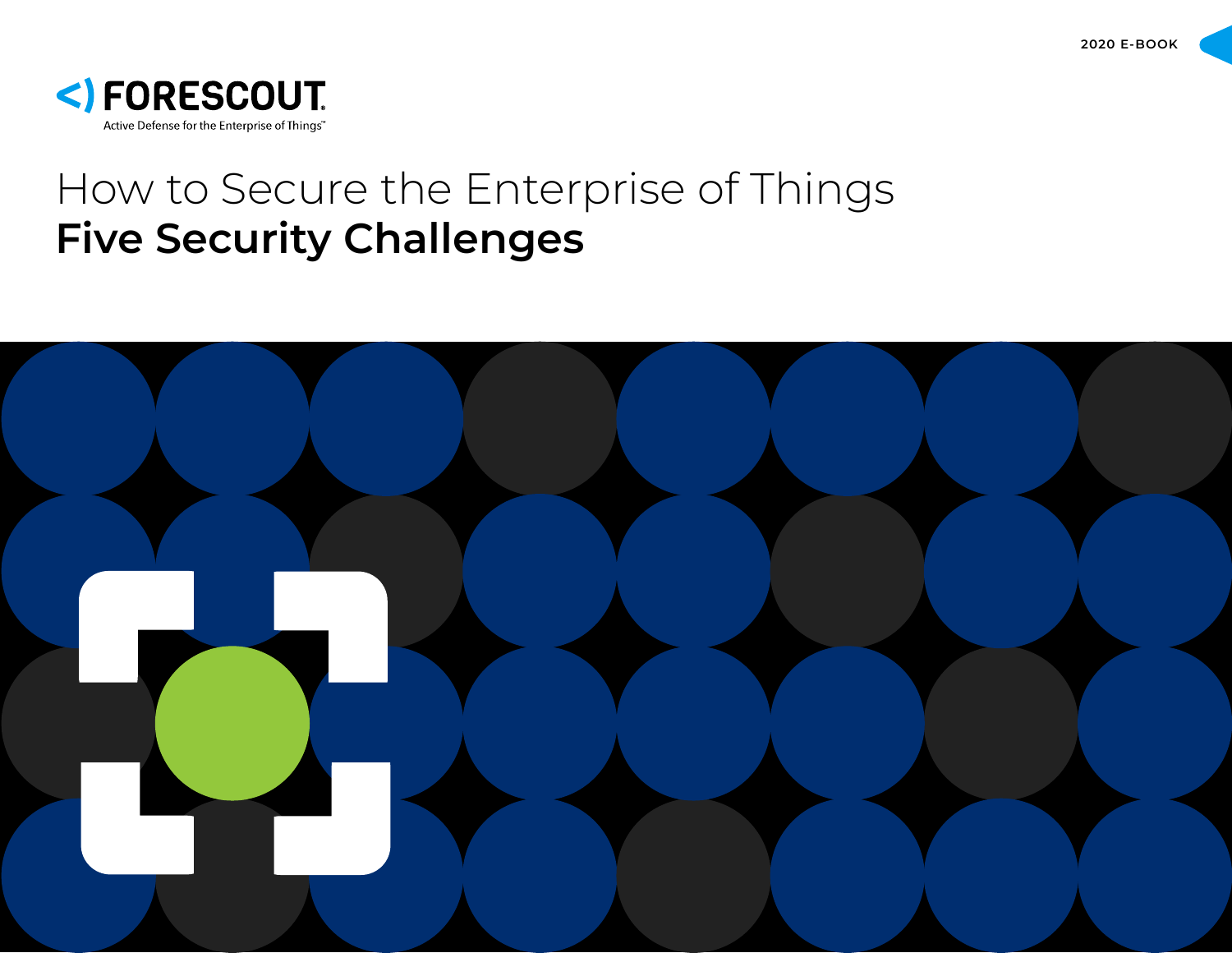#### **CONTENTS**

- [Introduction](#page-2-0)
- [Challenge 1: How can you inventory and manage the explosion of unmanaged devices?](#page-3-0)
- [Challenge 2: In today's enterprise environment, where does risk reside?](#page-4-0)
- [Challenge 3: The network perimeter has vanished. Now what?](#page-5-0)
- [Challenge 4: Segmentation is a must, but how do you do it right—without disrupting business operations?](#page-6-0)
- [Challenge 5: How do you deal with the "do more with less" paradox?](#page-7-0)
- [Conclusion](#page-8-0)

# **2 E-BOOK BY FORESCOUT** | How to Secure the Enterprise of Things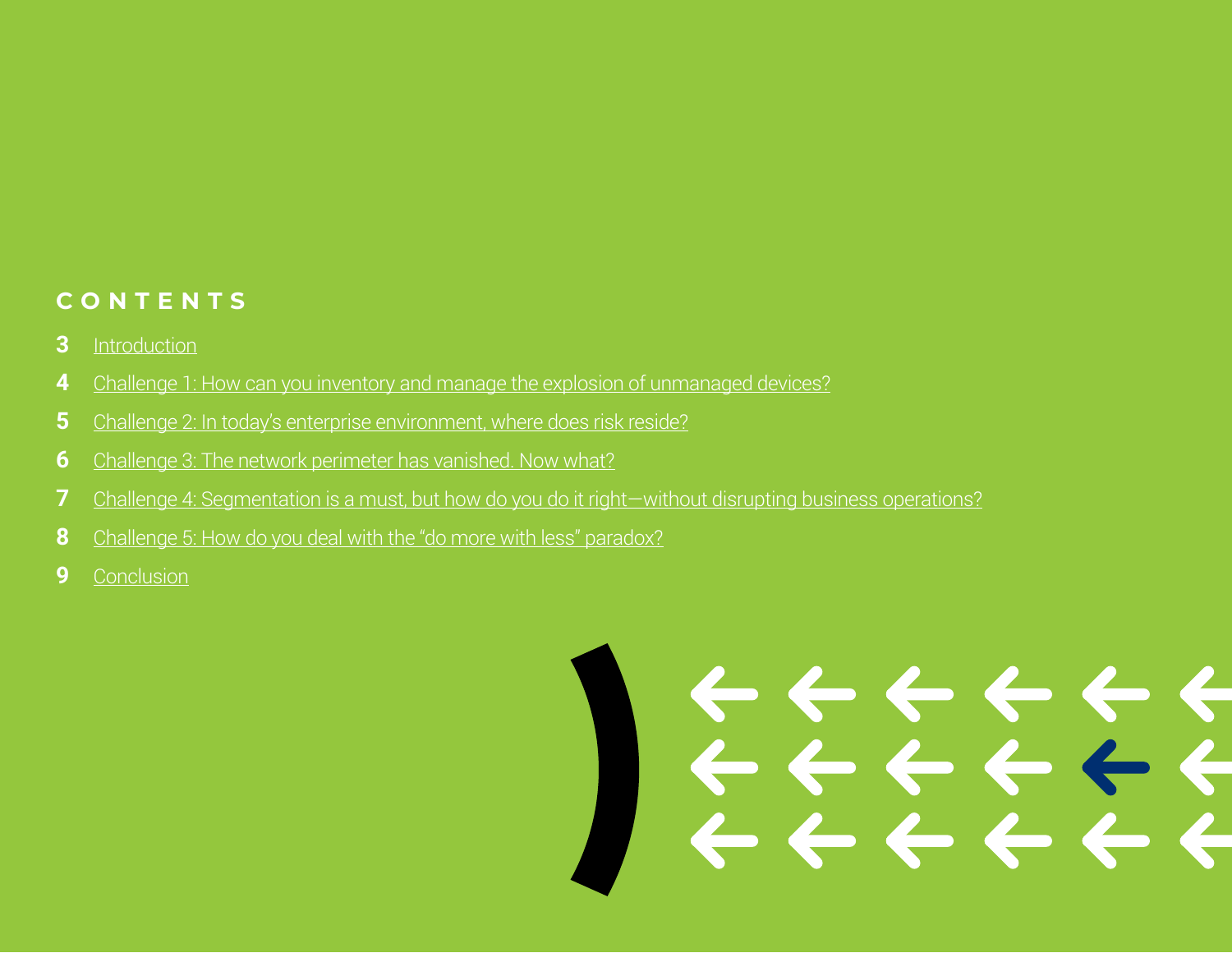### <span id="page-2-0"></span>**I N T R O D U C T I O N**

Devices on today's enterprise networks are out of control. Both in terms of numbers (billions) and types (IT, OT, IoT, BYOD), they are exploding. Some are managed and known while others slip through unknown and undetected. As for device users, they are all over the map—literally. Employees, contractors, partners and customers all connecting to the data center or the cloud from anywhere, securely or otherwise.

All of this makes each network environment complicated: a veritable Enterprise of Things (EoT) that requires thoughtful planning and decisive action when it comes to securing devices and the enterprise itself.

What follows are the five key EoT challenges for today's CISOs and other security and operations leaders to consider, as well as pragmatic recommendations for putting these challenges in the rear-view mirror.

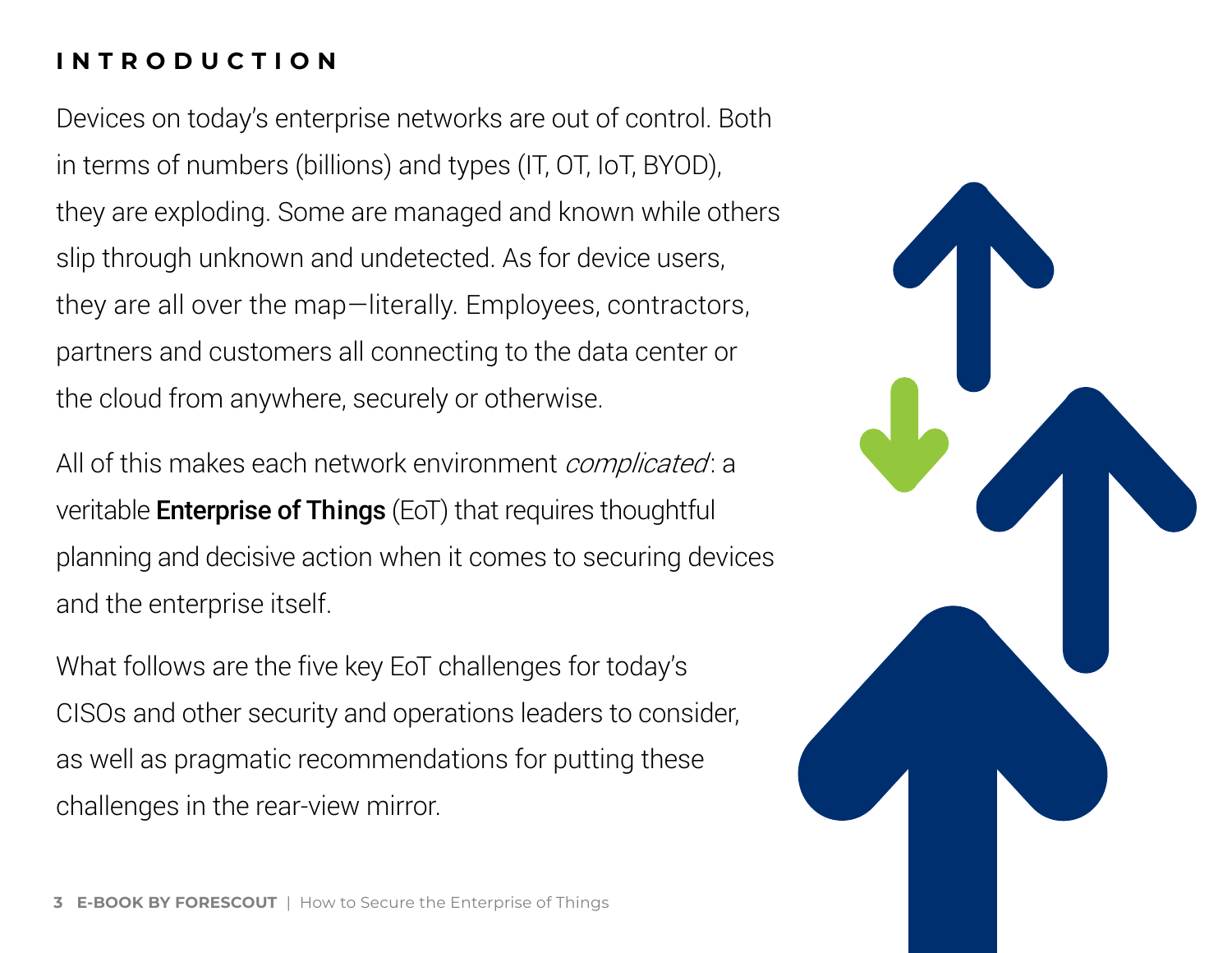<span id="page-3-0"></span>**How can you inventory and manage the explosion of unmanaged devices?** 

> **During 2020 alone, experts estimate the installation of 31 billion IoT devices worldwide.**

**SECURITY TODAY, JANUARY 13, 20201**

**"According to 62% of respondents, their companies' ability to achieve a more mature security posture will increasingly depend on the convergence of IT and OT control systems." PONEMON INSTITUTE, FEBRUARY 20192**

Managed devices with security agents on board, such as corporate-owned PCs, laptops and smartphones, are becoming scarce compared to the billions of agentless IoT and operational technology (OT) devices joining networks. IT-OT network convergence is taking place at the same time—increasing productivity and streamlining network management but adding risk. Getting a handle on the attack surfaces of today's heterogeneous networks is harder than ever before.

- Determine which tools can give you 100% device visibility—no blind spots
- Narrow your selection process to only include solutions that canprovide agentless, real-time deviceposture assessment
- Empower security operations and IT staff with real-time asset inventorying capabilities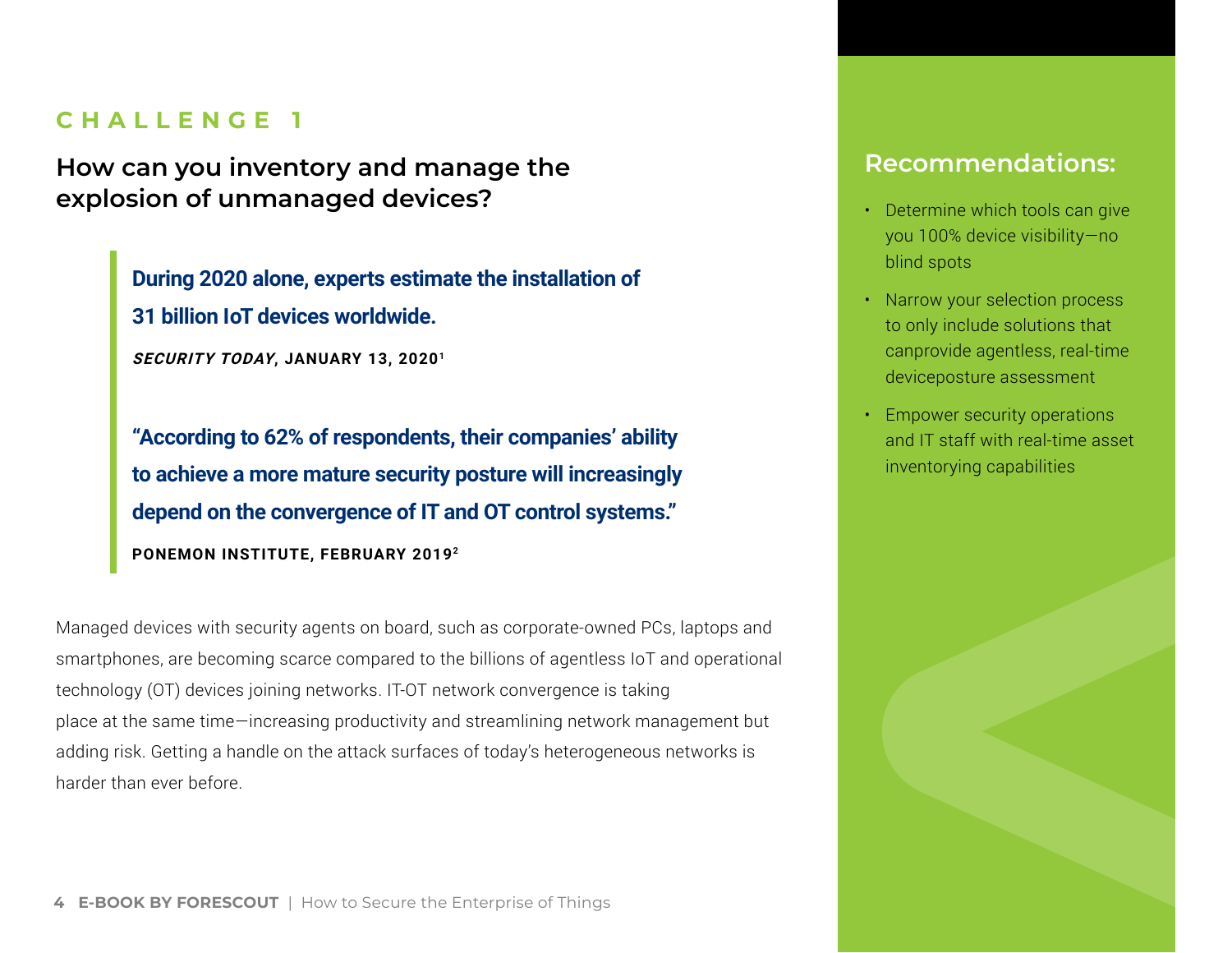<span id="page-4-0"></span>**In today's enterprise environment, where does risk reside?** 

> **"Smart buildings, medical devices, networking equipment and VoIP phones represent the riskiest IoT device groups." FORESCOUT RESEARCH, MAY 20203**

**"IoT and network-enabled device technologies have introduced potential compromise of networks and enterprises…Security teams must isolate, secure, and control every device on the network, continuously."**

The concept of risk analysis is changing and expanding along with your attack surface. A recent Forescout Enterprise of Things analysis determined that IoT devices pose your greatest risk. "Not only are they challenging to monitor and control, but they also create vulnerabilities by bridging the gap that used to exist between the cyber and physical realms. IoT devices can be clandestine gateways into networks or primary targets of specialized malware."<sup>3</sup>

- Employ multi-factor risk analysis to understand your attack surface
- Move to an active defense strategy that incorporates Zero **Trust**
- Accelerate threat response by prioritizing alerts according to the risk level
- And again, 100% device visibility is key



**FORRESTER RESEARCH, JUNE 20204**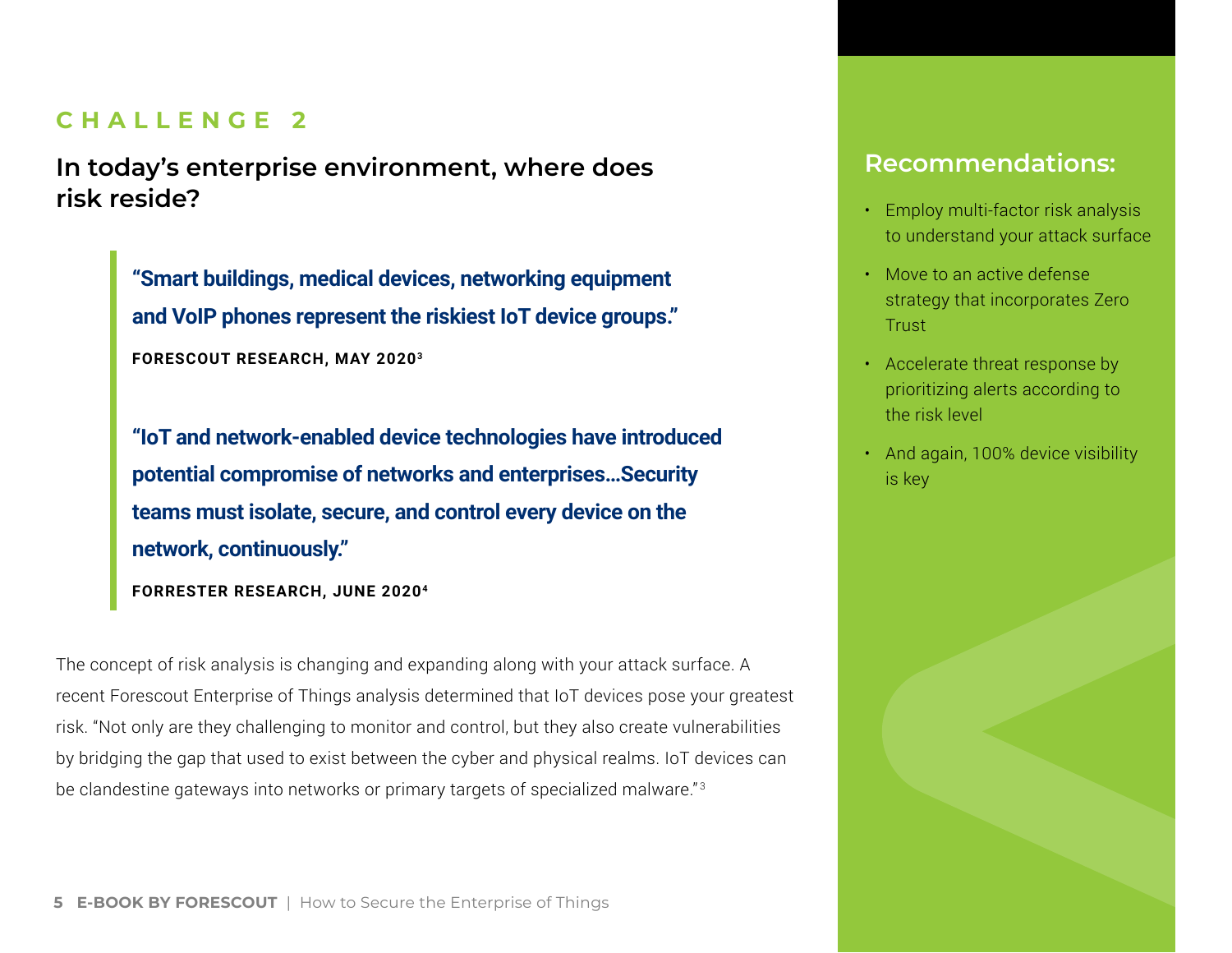#### <span id="page-5-0"></span>**The network perimeter has vanished. Now what?**

**"New best practices must be put in place to secure enterprise network edges. " GARTNER, MAY 20205**

Open yet secure? How is that possible on networks that span campus, data center, cloud and OT environments? Now that enterprise networks extend to wherever in the world workloads and workers happen to be, there is no such thing as a defensible perimeter around an organization. We have reached the point where perimeters must surround each connected device and every workload. Security begins at the asset's edge.

- Limit access to corporate assets using a least-privilege model such as Zero Trust
- Perform continuous discovery and posture assessment of all devices accessing the network regardless of location
- Enforce strict, policy-based compliance on all on-premises, BYOD and remote assets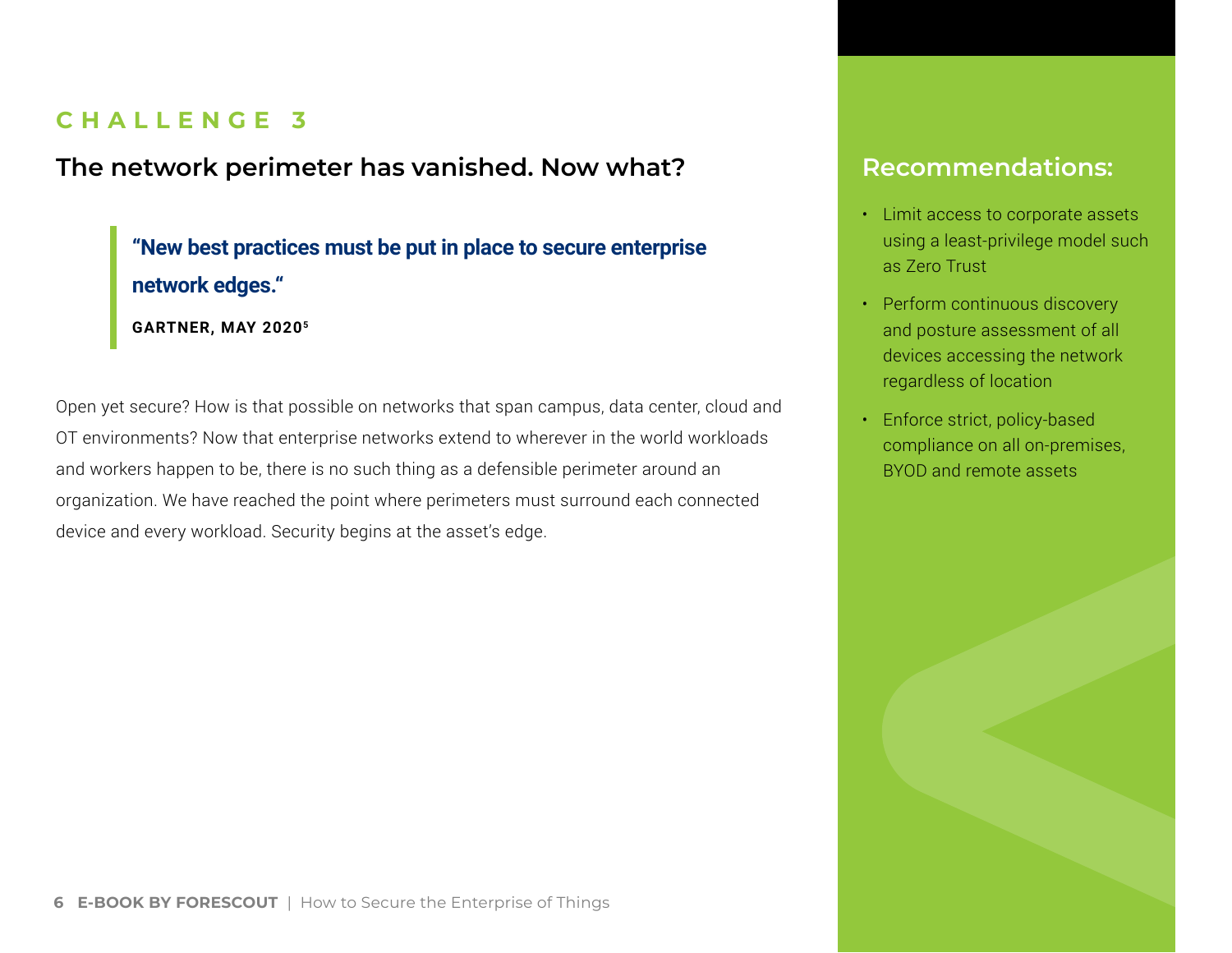<span id="page-6-0"></span>**Segmentation is a must, but how do you do it right without disrupting business operations?** 

> **"We estimate that 90 percent of the companies that we have talked to have segmentation projects in their plans this year. It is something everyone wants to do, but it is not always clear where to start, what the risks are, or if it's worth the money and effort."**

**FORESCOUT RESEARCH, JANUARY 20196**

Network segmentation has had a bad rap for years. Until recently, the available segmentation tools were a bear to deploy and couldn't cross network domains, resulting in business disruptions and a fragmented environment. The problems only got worse when organizations added new devices and further extended their networks. Today, however, solid segmentation solutions exist. It no longer makes sense to stick with vulnerable flat networks.

- Visualize segmentation and simulate policies prior to deployment to prevent unnecessary disruption
- Make sure your primary solution can simplify Zero Trustsegmentation of any device anywhere (including IT, IoT andOT devices)
- Accelerate Zero Trust implementation across the enterprise environment
- Pick a modern NAC platform that is built to facilitate network segmentation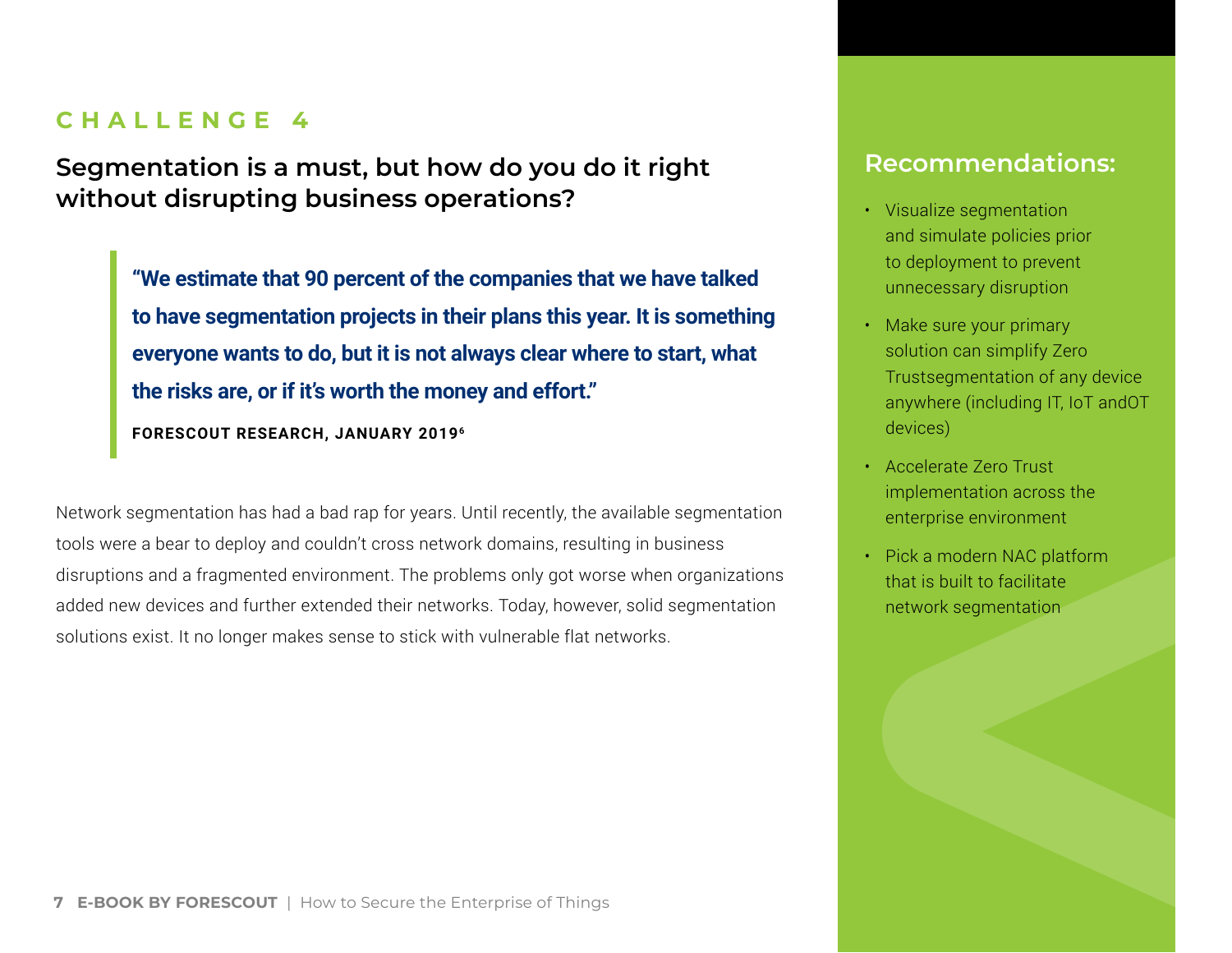<span id="page-7-0"></span>**How do you deal with the "do more with less" paradox?** 

**"Enterprises are making progress in reducing fragmented network management toolsets. However, 64% of enterprises still use 4 to 10 tools to monitor and troubleshoot their networks." NETWORK MANAGEMENT MEGATRENDS 2020, APRIL 20207**

**"Interest in security and risk management at the board level is at an all-time high."**

**GARTNER RESEARCH, JULY 20198**

It's difficult to make the case that your SecOps department is an efficient bulwark and provider of cost savings when your company's security and network management uses a hodgepodge of fragmented, job-specific legacy tools. That said, even best-laid transformation plans can lead to trouble: namely, sluggish deployments, slow ROI, steep learning curves and limited satisfaction with chosen solutions. Fortunately, by selecting the right platform, you can satisfy all concerned parties, including the CFO.

# **Recommendations:**

Choose a platform that can orchestrate existing tools and meets these criteria:

- Fast, flexible, non-disruptive deployment
- Rapid time to value and rapid ROI
- Vendor-agnostic use your existing infrastructure
- Avoid forced software or hardware upgrades
- Offer integrations with leading IT and security products
- Agentless device discovery, posture and risk assessment
- Avoid 802.1X complexity, deployment delays and costs
- Accommodate growth with enterprise scalability
- Increase security operations productivity
- Provide agentless visibility, control, segmentation and Zero Trust